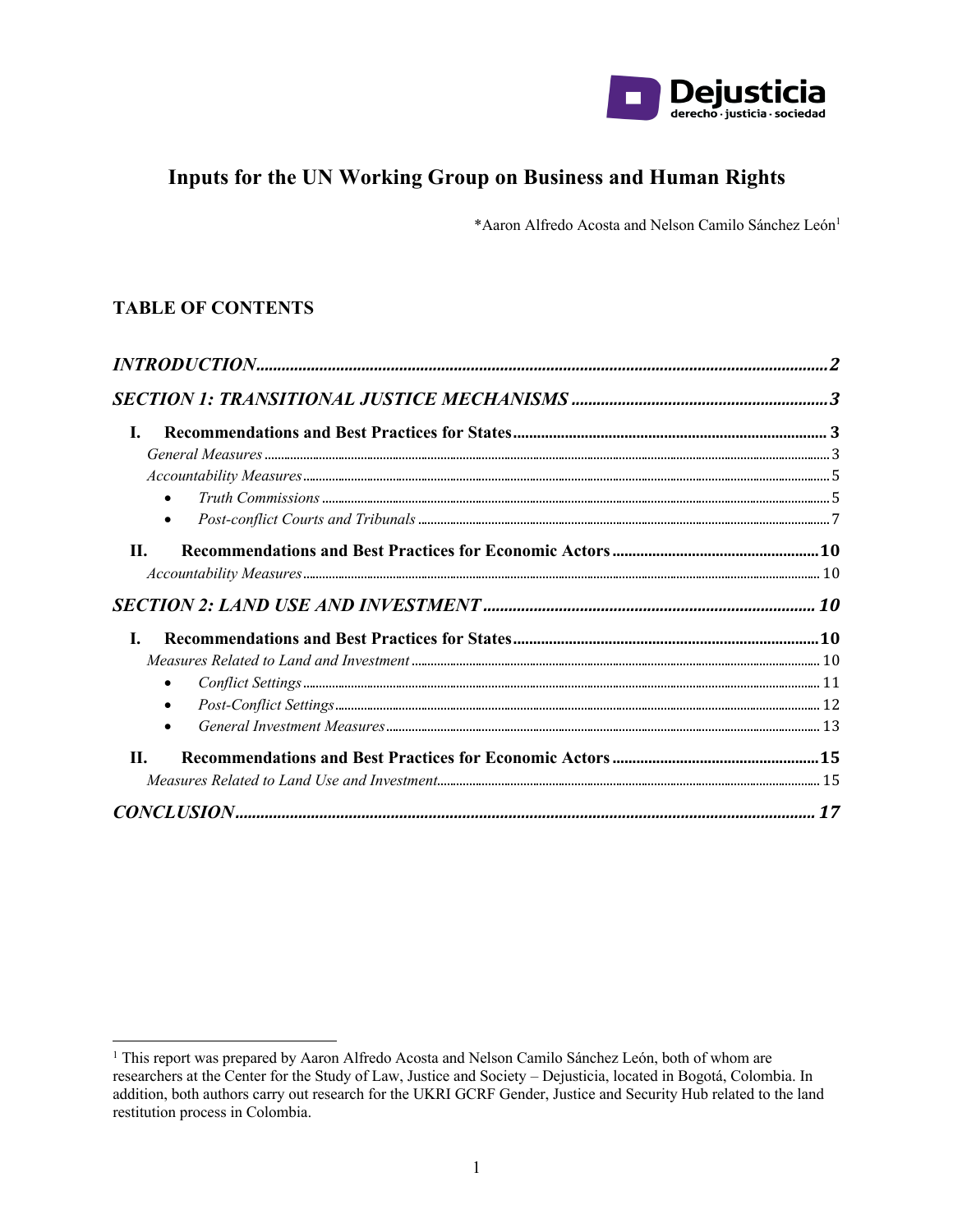

# **INTRODUCTION**

In an effort to contribute to the UN Working Group on Business and Human Rights' project on business in conflict and post-conflict contexts, the Center for the Study of Law, Justice and Society - Dejusticia ("Dejusticia") is honored to present the recommendations and best practices presented in this report. As an action-research civil society organization based in Bogotá, Colombia, Dejusticia has been actively involved in the design and implementation of policies, laws, and advocacy efforts which have been aimed at increasing the accountability of States and economic actors in the respect and promotion of human rights. Additionally, since it was founded in 2005, Dejusticia has been a leading voice in the Global South on the suitable measures that can be taken in transitional societies - such as in Colombia with its long history of inequality and an armed conflict with many different actors - in order to satisfy the victims' rights.

In this regard, Dejusticia has contributed to the debate related to accountability for members of the State and economic actors who have committed grave violations of International Humanitarian Law and human rights law in the Colombian armed conflict. Dejusticia's unique experience of analyzing business and human rights both in contexts of armed conflict and post-conflict can offer pragmatic insights into the effective implementation of the UN Guiding Principles on Business and Human Rights, especially in States with similar conflict and post-conflict contexts.

The following report will be divided into two main sections. The first section contains recommendations and best practices for States and economic actors in the design and implementation of various transitional justice mechanisms. The second section proposes a set of recommendations and best practices for States and businesses with regard to land use and investment. Both sections will be divided into categories of recommendations. Each recommendation will be followed by a brief commentary containing an explanation and, when pertinent, best practices based on Dejusticia's experience working in the Colombian context. In addition, the concept of "business enterprise" enshrined in the UN Guiding Principles on Business and Human Rights will be broadly interpreted in this report to include all types of economic actors, both national and transnational, real and legal persons, individuals and corporations, and all other types of business actors. As such, this report uses the term "economic actors," given its broad coverage of a wide range of businesses and individuals.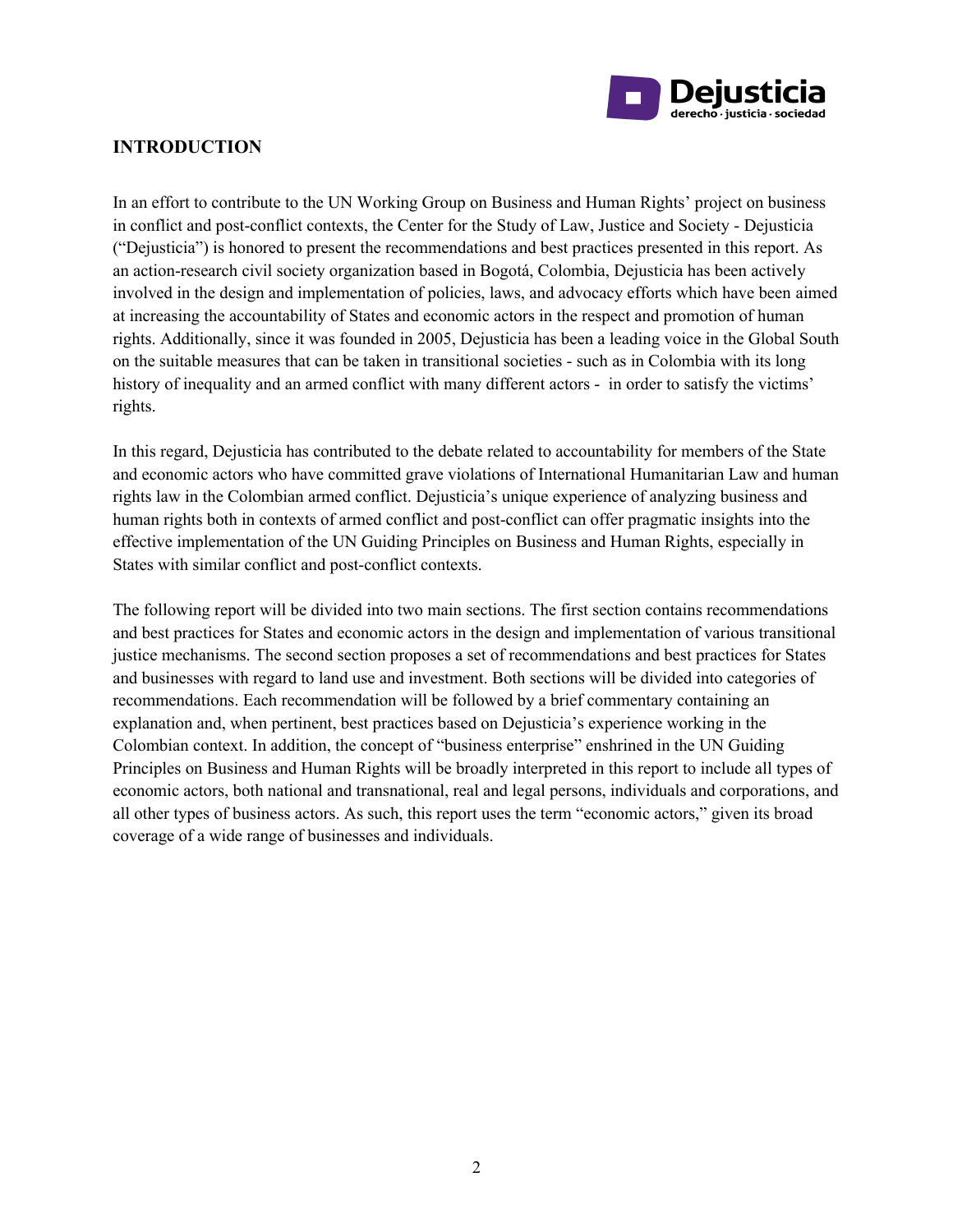

# **SECTION 1: TRANSITIONAL JUSTICE MECHANISMS**

# **I. Recommendations and Best Practices for States**

#### *General Measures*

*In transitional justice settings, States are faced with a whole set of obligations related to justice, truth, reparations, and guarantees of non-repetition. Recommendations in this section cover overarching obligations and best practices States should keep in mind in the development and implementation of mechanisms aimed at holding economic actors accountable.* 

**Recommendation 1**: States must ensure unimpeded access to justice for all victims of crimes during and after an armed conflict, as well as for civil society organizations and other entities with relevant information.

#### **Commentary**:

Even if post-conflict tribunals and truth commissions are created, the fear from threats and the lack of resources can prevent a victim or civil society organization from bringing their case before a relevant transitional justice mechanism. Therefore, the State must ensure that victims can access the justice system and also contribute to the historical record in an integral and unimpeded manner. From Dejusticia's experience, some examples of obstacles are the veto power of economic actors, the difficulty in accessing relevant evidence, the lack of knowledge about the transitional justice process and/or its complexity, and geographic and financial constraints.<sup>2</sup> Equally important to take into account is the large power imbalance that may exist between victims and large economic actors. In this regard, States must provide adequate measures of protection and resources for victims and organizations to access the justice system.

**Recommendation 2**: States must implement effective measures to hold accountable economic actors regarding the commission or facilitation of crimes during armed conflict. Among these measures, States must combat corruption that may exist between economic actors and State officials and other entities.

#### **Commentary**:

In societies transitioning from armed conflict to post-conflict settings, the State has an obligation to hold to account those who have participated in the commission of crimes in the armed conflict. This obligation extends to economic actors, such as those who financed armed groups or planned the commission of crimes. Oftentimes, economic actors hold an immense veto power regarding justice and truth, as States may have been directly involved in crimes perpetrated by economic actors or may simply not want to forfeit the economic and developmental benefits such actors provide. In many cases, local politicians or

<sup>2</sup> See Cuentas Claras: El papel de la Comisión de la Verdad en la develación de la responsabilidad de empresas en el conflicto armado colombiano, Sánchez et al., 2018, pg. 46. [hereinafter Cuentas Claras].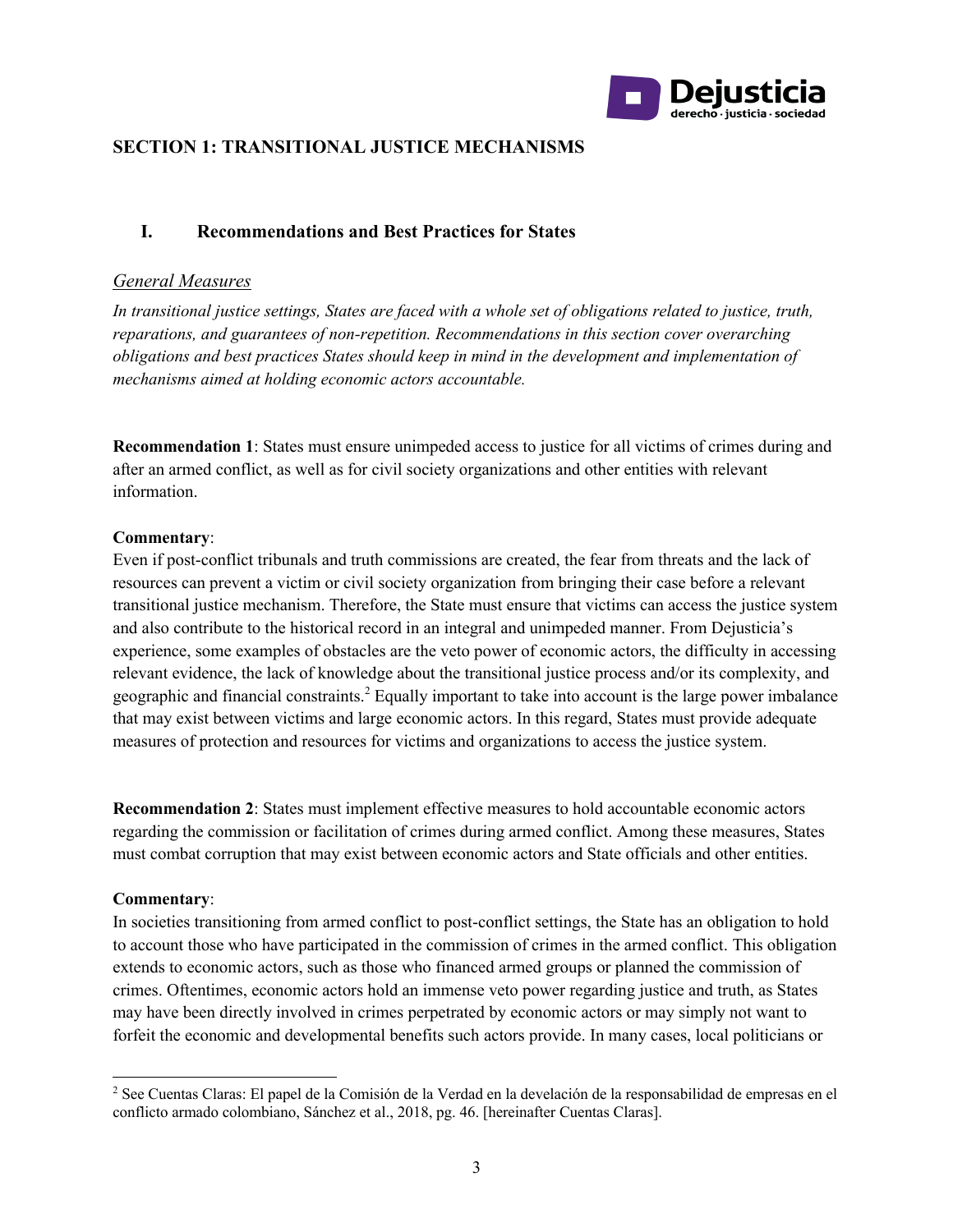

members of the judicial branch have been co-opted by business interests, which can result in large scale impunity and a deficit in the historical record of what actually occurred.<sup>3</sup> Therefore, dismantling corrupt relations between the State officials and economic actors is key to ensuring the respect of human rights.

**Recommendation 3**: States should implement transparency and accountability measures to ensure they are not shielding economic actors from accountability due to the State's economic and development interests.

**Commentary**: Especially in post-conflict societies, States have an interest in development, as such projects can boost the economy and facilitate the transition from war to peace. Despite such economic and development concerns, States must not shield economic actors from accountability in transitional justice mechanisms. By implementing accountability and transparency measures and making such measures publicly available, States can avoid corruption or the perception of corruption, which can also aid in enhancing the legitimacy of transitional justice mechanisms.

**Recommendation 4**: States should ensure access to information by improving or creating a systemized and centralized database, which contains accurate and accessible information regarding economic actors' participation in the armed conflict.

#### **Commentary**:

In order to fulfill its obligation to investigate and prosecute perpetrators of human rights violations and international crimes, States need accessible information related to possible economic actor participation in crimes that occurred in the armed conflict. In Colombia, available information on such participation is fragmented and buried in a panoply of different State entities' databases. The extreme difficulty in accessing relevant information, that has been cross-checked and verified, remains a significant challenge for transitional justice mechanisms, such as Colombia's Special Jurisdiction for Peace ("SJP") and the Truth Commission. On the other hand, relevant information related to the participation of economic actors in crimes in the armed conflict, which is protected as intelligence and counterintelligence, should be shared with the transitional justice bodies involved in the prosecution or historical construction of such actor's participation.4 At any rate, information in these systematized and centralized databases should also contain information that does not directly show economic actors' complicity, but instead, may offer indirect or circumstantial evidence in this regard.<sup>5</sup>

 $3$  Id. at pg. 65.

 $4$  Id. at pg. 86.

<sup>5</sup> Id. at pg. 87. This was the case with Decree 588 of 2017, which granted Colombia's Truth Commission access to confidential information that did not directly relate to economic actors' violations of human rights, but instead related to the business' corporate and tax information.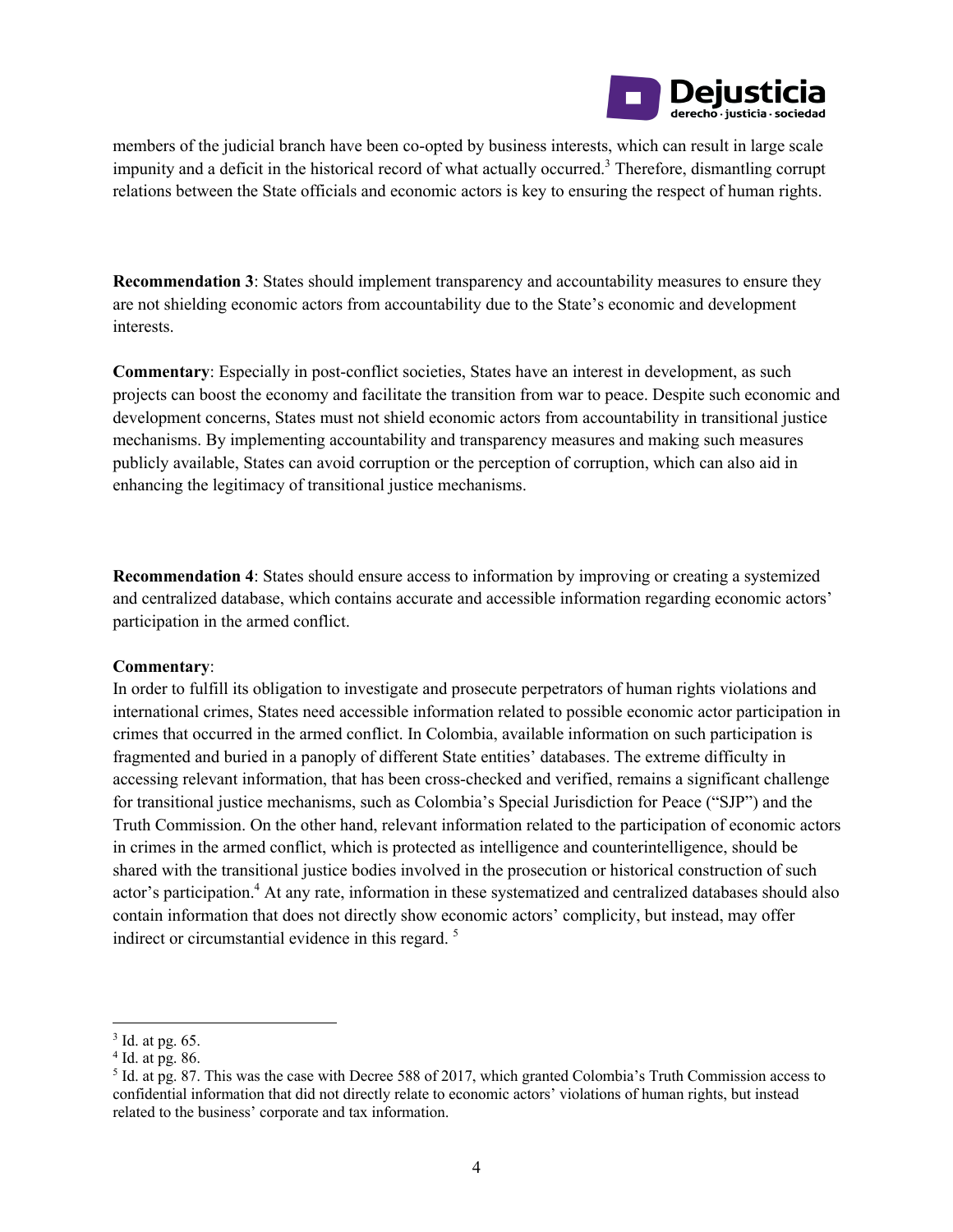

**Recommendation 5**: States should implement measures and policies which ensure effective interinstitutional cooperation and information sharing among involved entities. Among such measures and policies, the roles of involved entities and the channels of communication should be clearly delineated.

#### **Commentary**:

In transitional justice contexts, States are tasked with implementing ambitious frameworks, which, among other things, aim to put an end to conflict, transform societies, hold accountable the perpetrators of crimes, and guarantee the rights of the victims. As such, the various mechanisms and entities created and utilized make up a diverse, yet complex, web of State and civil society actors at the national and local levels. To ensure a smoother and more effective implementation of such mechanisms and processes, States should clearly delineate and define the different roles each actor will play in the implementation of the policy. Additionally, States should provide clear channels of communication and information sharing among the involved entities and actors to ensure efficiency and effectiveness in implementation.

This inter-institutional cooperation and information sharing has been a notable challenge in the Colombian context. Specifically, with regard to economic actors' accountability in the SJP, the transitional justice process has been impeded by the difficulty in accessing information regarding corporate actors that is held by the Office of the Attorney General of Colombia. Such jurisdictional conflicts with the ordinary criminal jurisdiction cause friction and may result in impunity (see Commentary on Recommendation 12).

#### *Accountability Measures*

*In post-conflict settings, it is the duty of the State to hold accountable those economic actors who committed crimes in the armed conflict, as well as to guarantee the victims' rights to truth, justice, reparations, and guarantees of non-repetition. While accountability measures may take shape in a variety of ways, Dejusticia has decided to focus the discussion on truth commissions and post-conflict courts and tribunals, given its extensive experience in the design and implementation of such special bodies.* 

• *Truth Commissions*

**Recommendation 6**: From their inception, truth commissions should explicitly contain in their mandates a focus on exposing and documenting economic actors' responsibility for crimes committed in armed conflict.

#### **Commentary**:

The role of economic actors in the commission of crimes in armed conflicts is pervasive, and as a result, exploring their participation in the context of truth commissions can play an important role, especially in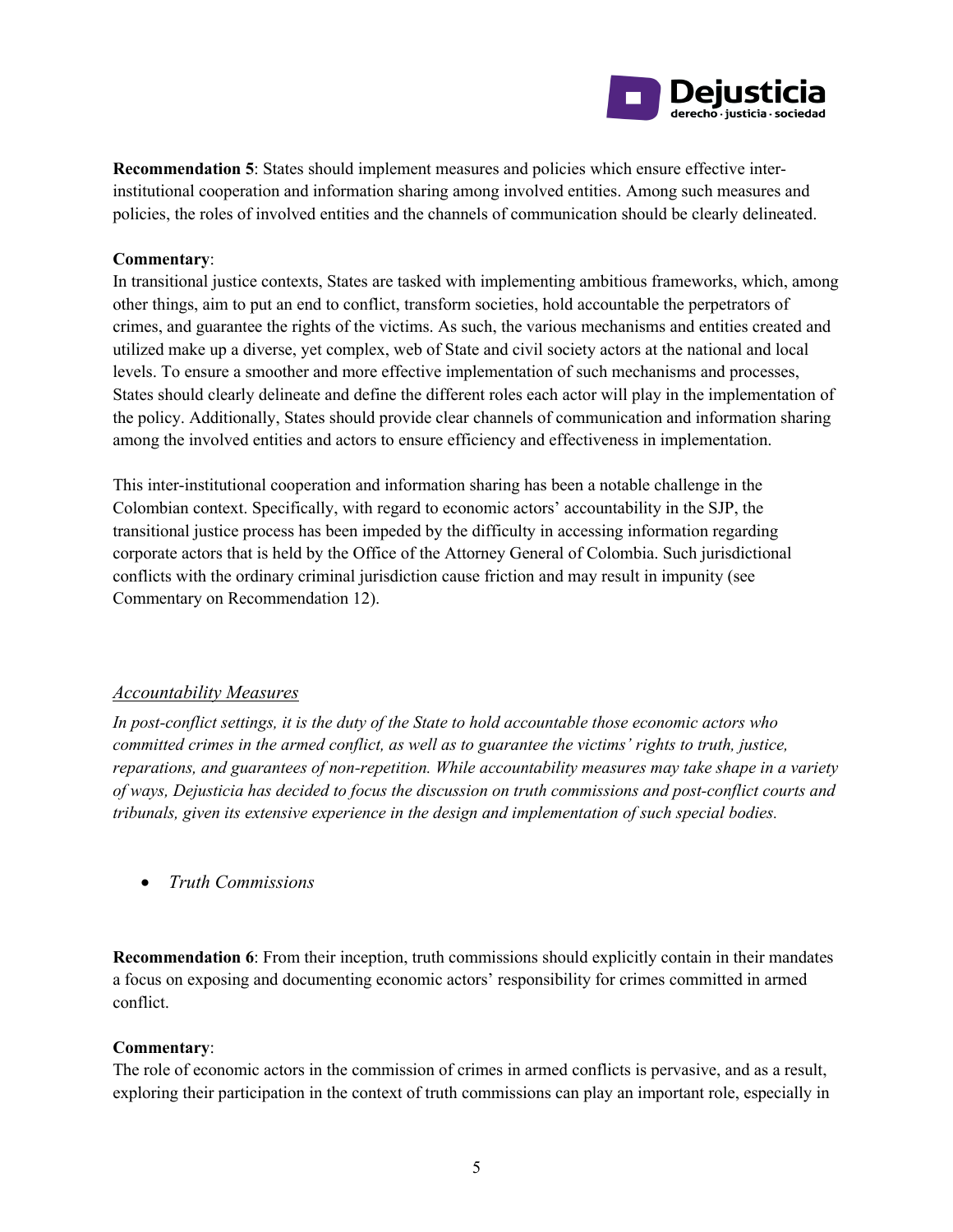

guaranteeing the victims' rights to truth and non-repetition.<sup>6</sup> In a study of 39 truth commissions from various countries, the complicity of economic actors was discussed in 30 truth commissions.<sup>7</sup> Despite the prevalence of economic actors' participation in crimes in armed conflict and authoritarian regime settings, only one truth commission, that of Liberia, explicitly included in its mandate a focus on documenting the role of such actors in the commission of crimes.<sup>8</sup> While the absence of such explicit mandate does not mean a truth commission will not document economic actors' participation, this omission may result in an underdeveloped understanding of these actors' roles in armed conflict. This omission may be compounded by the often short lifespans of truth commissions. By including in its mandate the investigation and documentation of economic actors' participation in armed conflict, a truth commission can prioritize this issue within its allotted time frame. Additionally, such explicit inclusion can aid economic actors in their understanding of the process and their role in the truth commission.

**Recommendation 7**: Truth Commissions and other transitional justice mechanisms should include in their regulations a broad conception of economic actors.

#### **Commentary**:

States should include a broad conception of economic actors in their truth commissions, which can help to shed light on the complexities of criminal networks involved in an armed conflict and the commission of crimes. With regard to the Colombian armed conflict, Dejusticia, in a study on corporate complicity, found there to be a host of economic actors involved in crimes committed, such as landowners, conglomerates, industrial unions, state-controlled businesses, and transnational corporations, etc.<sup>9</sup> Conceptualizing economic actors in a broad sense can help prevent truth commissions from leaving critical economic actors outside of their documentation and investigative efforts.

**Recommendation 8**: Truth Commissions should devote particular attention to the complex dynamics of corporate financing of crimes and armed groups responsible for the commission of crimes.

#### **Commentary**:

One of the most prolific, yet most complex, forms of human rights violations committed in armed conflict is the financing of crimes or armed groups. This is especially true in the Colombian armed conflict, where, for example the principal modus operandi of economic actors was the financing of paramilitaries.10 In conducting their investigations and documentation, truth commissions should prioritize their focus on unraveling the complex dynamics of economic actors' financing activities in armed conflict. In this regard, truth commissions should be equipped with a broad interdisciplinary

 $6$  Id. at pg. 8.

<sup>7</sup> Id. at pg. 27. This study was carried out by Leigh Payne and Gabriel Pereira of the University of Oxford.

<sup>8</sup> Id. at pg. 34.

 $9^9$  Id. at pgs. 29-30.<br><sup>10</sup> Id. at pg. 59.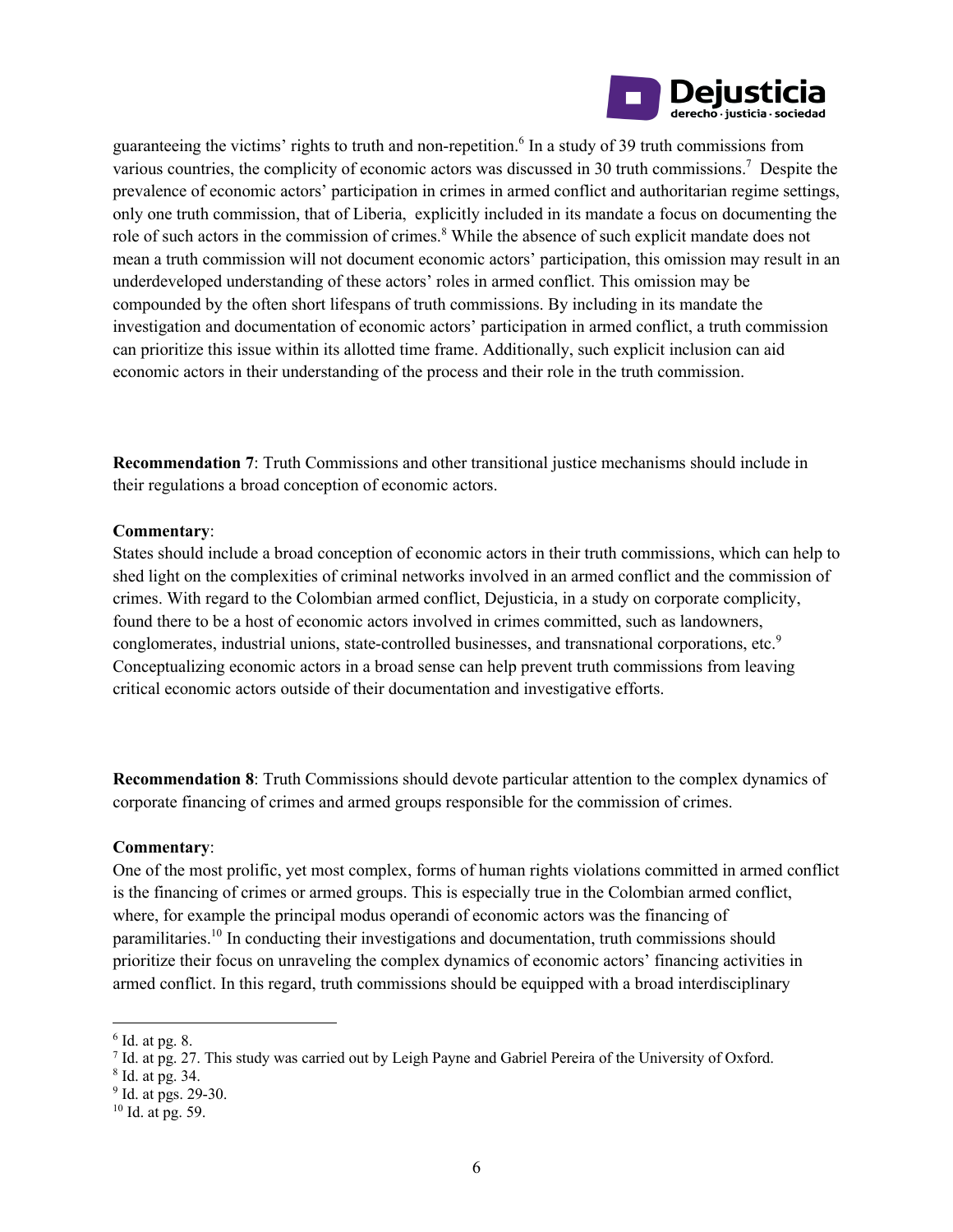

investigative team, which is able to analyze complex patterns and networks, as well as indirect financing channels.

**Recommendation 9**: Truth commissions should develop a strategy and incentives to establish the responsibility of economic actors.

#### **Commentary**:

Although truth commissions are usually extrajudicial and, as a result, cannot hold actors criminally responsible for participation in the armed conflict, they should include a strategy to establish the responsibility of economic actors. Since participation in a truth commission does not necessarily exempt someone from criminal prosecution in a tribunal, such strategies should take into account economic actors' legitimate hesitations about giving a complete account of what occurred. This strategy might include rules about confidentiality and anonymity, a certificate that denotes an actor's contribution to truth and justice, or reduced sentences for those economic actors who give a complete account before the truth commission, as is the case in Colombia's SJP.

**Recommendation 10**: Truth commissions should investigate the varying impacts of armed conflict on certain economic actors and should foment reconciliation for economic actors that are not responsible for human rights violations.

#### **Commentary**:

In some contexts, economic actors have themselves been victims of kidnapping, extortion, murder, or other crimes by armed groups (See Commentary on Recommendation 13). In other cases, an economic actor can be both a perpetrator and a victim at different times and to different degrees during an armed conflict. However, while victimization may mitigate culpability in some cases, the wrongdoing still must be assessed on its own. Therefore, truth commissions should clarify such cases and guarantee the right to truth for those economic actors. Moreover, this concession may not be used to disguise or shield economic actors from accountability for the commission or financing of crimes in armed conflict.

• *Post-conflict Courts and Tribunals*

**Recommendation 11**: Post-conflict tribunals should establish clear criteria for case selection and prioritization regarding economic actors' participation in crimes in armed conflict. These criteria should be publicly accessible to ensure transparency.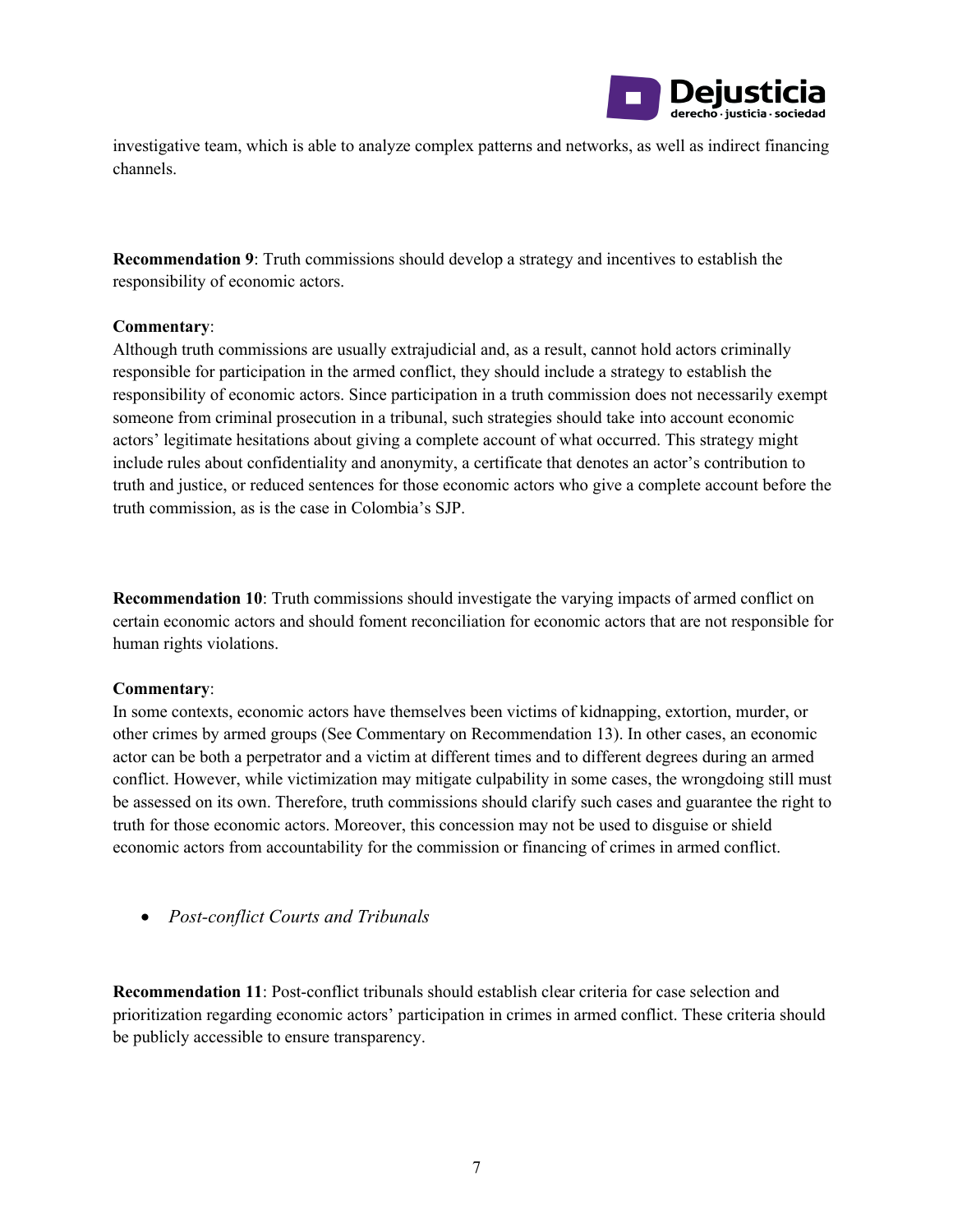

#### **Commentary**:

In post-conflict settings, the question of who to prosecute becomes critical, given the large number of actors involved in the commission of crimes in the armed conflict. Post-conflict tribunals face many limitations in their financial resources and the length of their mandate, which makes case selection and prioritization fundamental. According to the SJP, selection is a filter mechanism that focuses on which matters to process, while prioritization is a management strategy that determines the order in which to process selected matters.11 As such, post-conflict tribunals should establish clear criteria for including economic actors in their selection and prioritization methodology. In particular, at the time of implementation, the participation of economic actors should be selected as a matter to process and should be given high priority.

**Recommendation 12**: Post-conflict tribunals should work in close coordination with the ordinary criminal jurisdiction to create incentives and pressure for economic actors to participate and to combat impunity.

#### **Commentary**:

Generally, in post-conflict tribunals, questions such as jurisdiction, applicable law, and penalties are completely distinct from the ordinary criminal system in a particular State. Additionally, special tribunals created in transitional justice contexts are faced with the complex issue of granting amnesties to particular perpetrators of crimes. Nevertheless, despite these differences with the ordinary criminal system, States should implement robust coordination and complementary measures to allow information sharing and collaborative efforts between the special jurisdiction and the ordinary criminal jurisdiction. This collaborative effort should especially be enforced when the special tribunal only has voluntary jurisdiction over economic actors. For example, in Colombia, the SJP only has voluntary jurisdiction over third-party actors, which includes economic actors.

In particular, it is crucial that the State ensure the ordinary criminal system is functioning effectively and expeditiously. Because Colombia's SJP only has voluntary jurisdiction over economic actors, it is imperative that the ordinary criminal jurisdiction prosecute those economic actors who have committed crimes in the armed conflict. The SJP has a unique tool at its disposal - the *compulsa de copias* - which essentially orders the SJP to send information about particular crimes committed by actors not under its mandatory jurisdiction to the ordinary criminal jurisdiction.<sup>12</sup> Such a tool can create an incentive for economic actors to submit to the SJP, but only if the ordinary criminal jurisdiction is effectively and expeditiously prosecuting such actors.<sup>13</sup> Perhaps, the greatest incentive for economic actors to submit to a post-conflict tribunal therefore, is "that the ordinary jurisdiction carries out effective investigations and

<sup>&</sup>lt;sup>11</sup> See Criterios y metodologías de priorización de casos y situaciones, Sala de reconocimiento de verdad, de responsabilidad, y de determinación de los hechos y conductas, Jurisdicción Especial para la Paz, 2018, par. 18

<sup>&</sup>lt;sup>12</sup> See Constitutional Court of Colombia, Sentence C-080 of 2018.<br><sup>13</sup> See A dos años de apertura de la JEP, los terceros van a medio camino, Gómez, 2020, El Espectador. https://www.elespectador.com/colombia2020/justicia/jep/dos-anos-de-apertura-de-la-jep-los-terceros-van-mediocamino-articulo-911901?fbclid=IwAR0lHXZmkGAVZBm7jYyISzxcM-

XnZ\_O3K2FVhpohtEe6lyCVUO4\_acw65AI.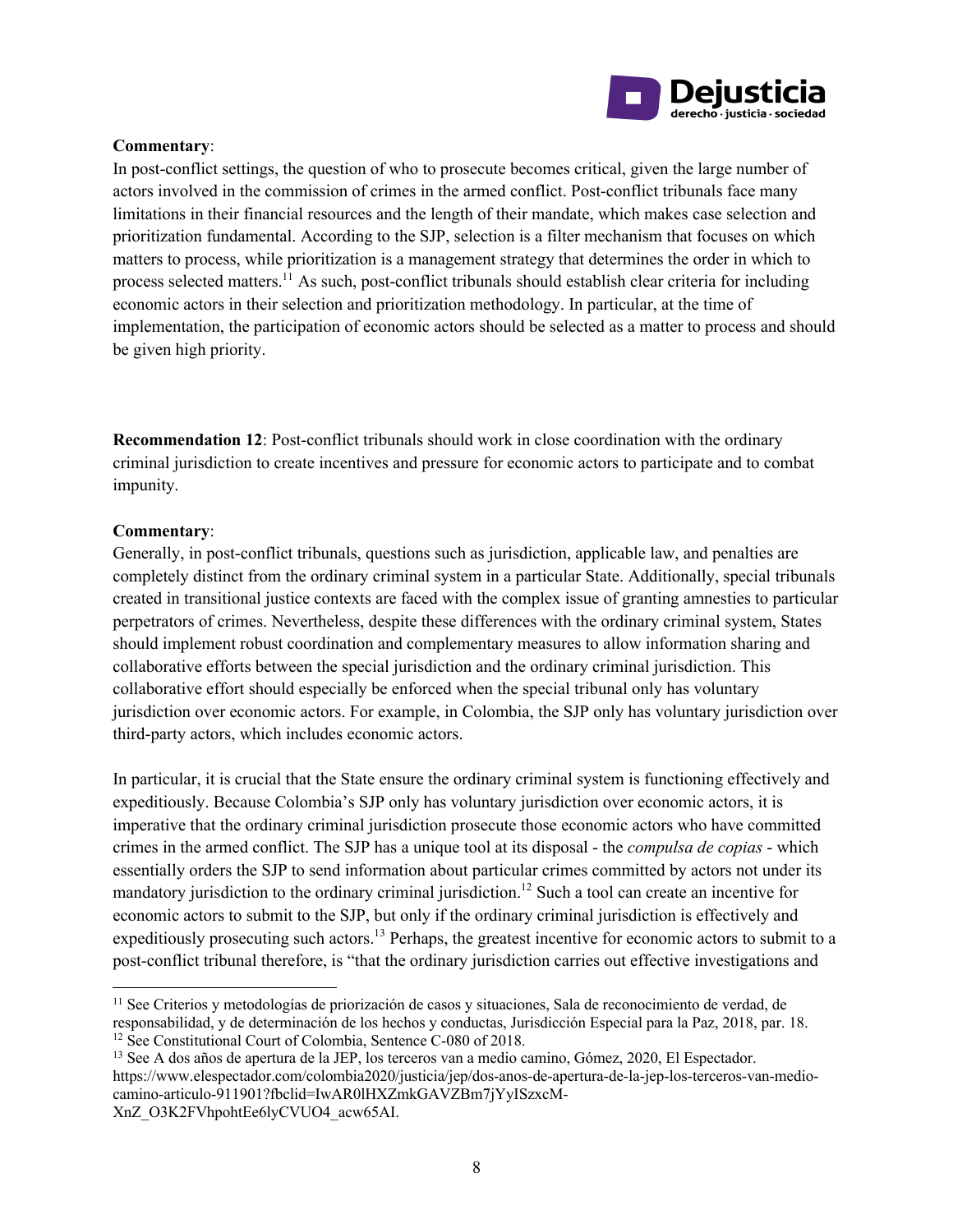

prosecutions to break the perception that the competency of this jurisdiction, in practice, results in impunity."14 Thus, ensuring an effective collaboration and functioning of both criminal and special jurisdictions can combat impunity of economic actors.

**Recommendation 13**: Post-conflict tribunals should include the criminal defense of coercion in their regulatory statutes.

#### **Commentary**:

Despite the large body of judicial and truth commission records and literature regarding the participation of economic actors in the commission of crimes in armed conflict, there is relatively little information about the *mens rea* of these economic actors' participation, i.e. whether it was realized with intent, knowledge, under coercion, etc. Particularly, in Colombia, Dejusticia has researched and documented many cases of participation of economic actors through coercion and extortion by armed groups.<sup>15</sup> Therefore, it is crucial for post-conflict tribunals to include coercion as a criminal defense in their statutes, in order to analyze each case in a rigorous manner. Moreover, the legal defense of coercion should be clearly defined and readily applicable to concrete cases. While including a legal framework to analyze cases of coercion is crucial, at the same time, special tribunals should not reject all cases in which there appears to be coercion because such action would limit economic actors' ability to receive legal security in the form a renouncement of criminal prosecution and an end to any other judicial proceeding directed against them, including in the ordinary criminal jurisdiction.<sup>16</sup>

**Recommendation 14**: Post-conflict tribunals should view the judicial record as an important source of documentation. As such, these tribunals should provide as much detail as possible with regard to economic actors mentioned in the cases, even if such actors are not criminally responsible.

#### **Commentary**:

The importance of the judicial record created from post-conflict tribunals cannot be understated. Apart from exposing patterns of criminality and criminal responsibility of economic actors in the armed conflict, and thereby guaranteeing the victims' rights to truth, justice, reparations, and non-repetition, the judicial record can prove essential for other ordinary criminal or transitional justice jurisdictions that subsequently take place. For example, during the implementation of the Justice and Peace Law in Colombia, which saw the demobilization of most paramilitaries, Colombia lost an important opportunity to shed light on the participation of economic actors in the armed conflict. In the Justice and Peace tribunals, demobilized members of armed groups, the majority of which were members of paramilitaries, were offered significantly reduced prison sentences for confessing their crimes. Because the focus was not on the responsibility of economic actors, the tribunals only included general references to economic

<sup>14</sup> See Entre coacción y colaboración: Verdad judicial, actores económicos y conflicto armado en Colombia, Sánchez, 2018, pg. 201. [hereinafter Coacción y Colaboración]. 15 Id. at pg. 117.

<sup>16</sup> Id. at pg. 260.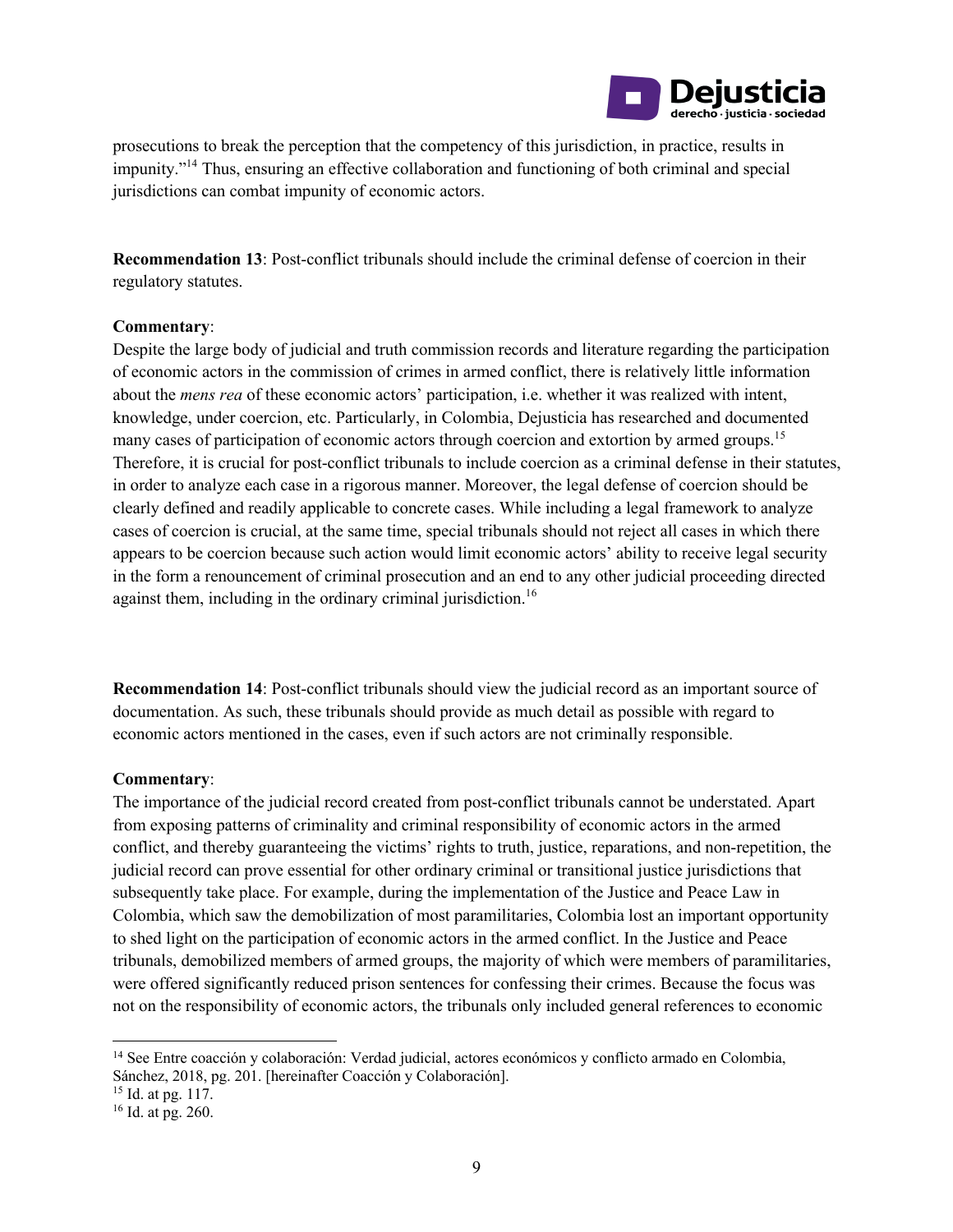

actors' participation in crimes committed in the armed conflict.<sup>17</sup> Additionally, the testimonies of many of the demobilized members of armed groups (*versiones libres*) are not accessible by the SJP. The lack of detailed information of economic actors' participation in the armed conflict in the Justice and Peace tribunal records and the inability to access many of the relevant testimonies have made it difficult for the SJP and the Truth Commission to gather relevant evidence regarding economic actors' participation.

# **II. Recommendations and Best Practices for Economic Actors**

#### *Accountability Measures*

**Recommendation 15**: Economic actors should, to the greatest extent possible, actively and in good faith, participate in transitional justice mechanisms.

#### **Commentary**:

Because economic actors may be held responsible for human rights violations in transitional justice settings, they sometimes refuse to participate in such processes, even if they have not committed crimes. Economic actors should recognize the importance of contributing to transitional justice mechanisms, such as truth commissions and post-conflict tribunals, as such participation promotes and respects the human rights of the victims. They should also be appraised of the personal benefits afforded to them for their participation. For example, in Colombia's SJP, economic actors who have committed crimes in the armed conflict, can receive reduced sentences if they offer a full account of their actions and commit to nonrepetition and reparations. On the other hand, economic actors who have not committed crimes in the armed conflict, or committed such crimes under coercion, can benefit from a final pronouncement of their innocence by the SJP.

# **SECTION 2: LAND USE AND INVESTMENT**

### **I. Recommendations and Best Practices for States**

### *Measures Related to Land and Investment*

*Although issues of land use and distribution, development, and investment do not, at first glance, seem to be related to armed conflict and post-conflict contexts, there is overwhelming empirical evidence that shows the intrinsic relation between land and armed conflict.18 Land use and ownership may be the* 

<sup>&</sup>lt;sup>17</sup> Id. at pg. 134.<br><sup>18</sup> See Derechos sobre la tierra y conflictos: Tierra en políticas de justicia transicional y escenarios de postconflicto, Sánchez, 2019, pg. 1. [hereinafter Derechos sobre la tierra].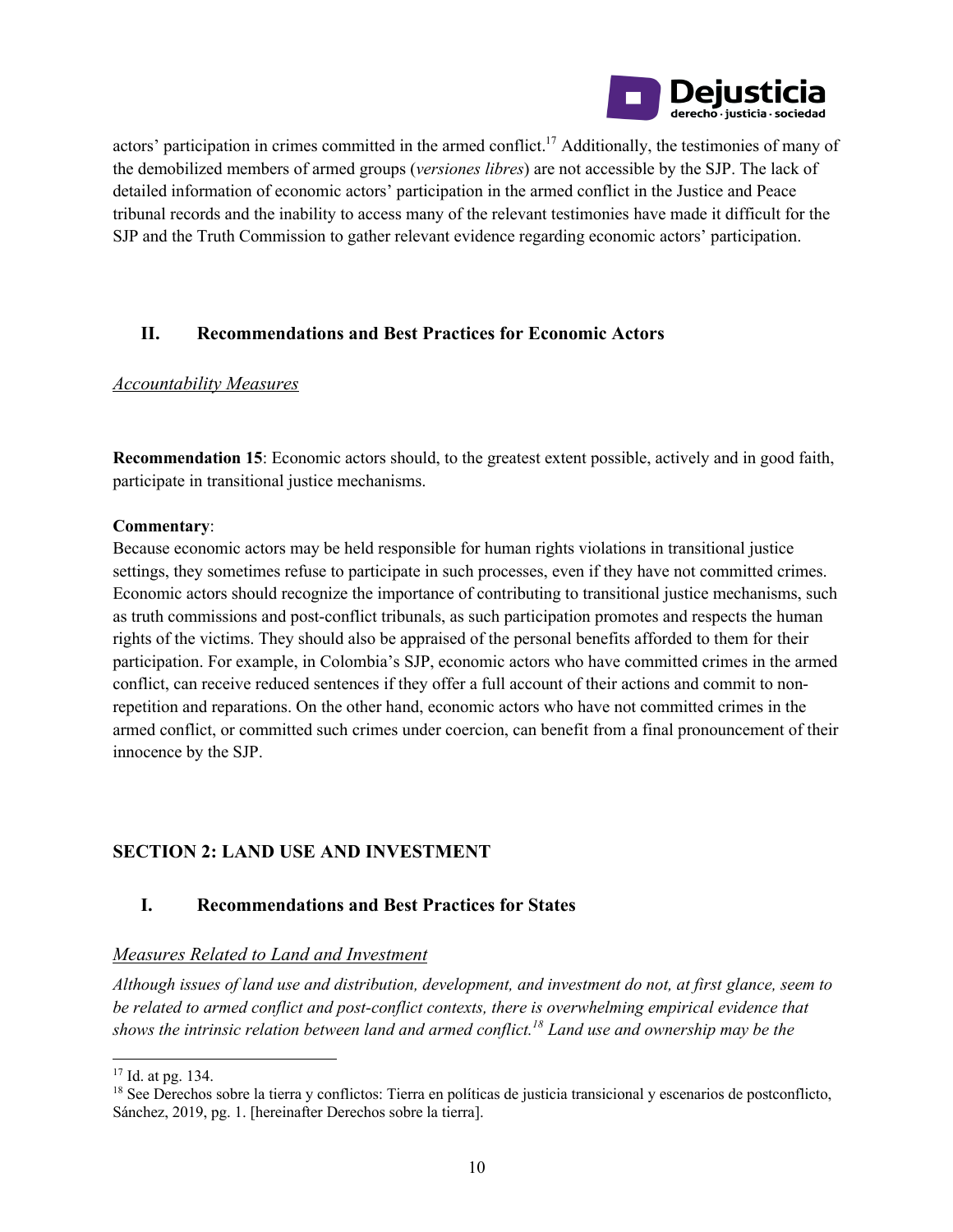

*historical cause of an armed conflict, the reason for its recurrence, or the impediment for its resolution.19 Similarly, land accumulation and the fight over natural resources, as well as forced displacement, dissolution of property rights, forced labor, etc. are particular dynamics of armed conflict that States must address in respecting, protecting, and remedying human rights violations. Additionally, measures implemented by States to address human rights must take into account the different stages of armed conflict and respond accordingly to the different contexts that each stage presents.<sup>20</sup>*

*Therefore, both States and economic actors have a set of obligations with regard to the protection and remedial measures taken during and after armed conflicts, as well as prevention measures related to investment. Additionally, in societies such as Colombia, States and economic actors must take into account a host of other obstacles, such as inefficient rural development models, sub-utilization of productive land, extreme poverty, and weak State institutions.21 At the same time, States and economic actors must respect the rights of indigenous and other specially-protected ethnic groups, as well as the governing environmental and agrarian restrictions.* 

• *Conflict Settings*

**Recommendation 16**: In periods of armed conflict, States should implement early warning measures that aim to prevent the occurrence of human rights violations or protect such rights if violations occur.

#### **Commentary**:

In armed conflicts, economic actors have often resorted to violence or simply taken advantage of the general context of violence to buy up land or forcibly gain possession of it through land dispossession and forced abandonment. Therefore, States should implement measures aimed at preventing and protecting from such human rights violations. Such mechanisms should include variables which take into account threats to the rights of adequate living, the protection against forced evictions, the protection of the rights of indigenous populations, migrants, refugees, internally displaced persons, and stateless persons.22 In addition, such prevention and protection measures should be aligned with humanitarian responses related to land. For example, peace maintenance operations should include the protection of rights related to abandoned land (instead of just the protection of abandoned properties) and the protection of records and databases related to land rights, as well as the protection of different forms of land tenure, etc.<sup>23</sup> Moreover, these early warning measures should include the publishing of relevant information in order to inform investors, property owners, or laborers and prevent such actors from unknowingly contributing to human rights violations.

<sup>&</sup>lt;sup>19</sup> Id. at pg. 1.<br><sup>20</sup> Id.<br><sup>21</sup> See Lineamientos para una acción empresarial responsable frente a los conflictos de tierras en Colombia, Sánchez, 2012, pgs. 2-12. [hereinafter Lineamientos].

 $22$  Derechos sobre la tierra, pg. 1.<br> $23$  Id. at pg. 2.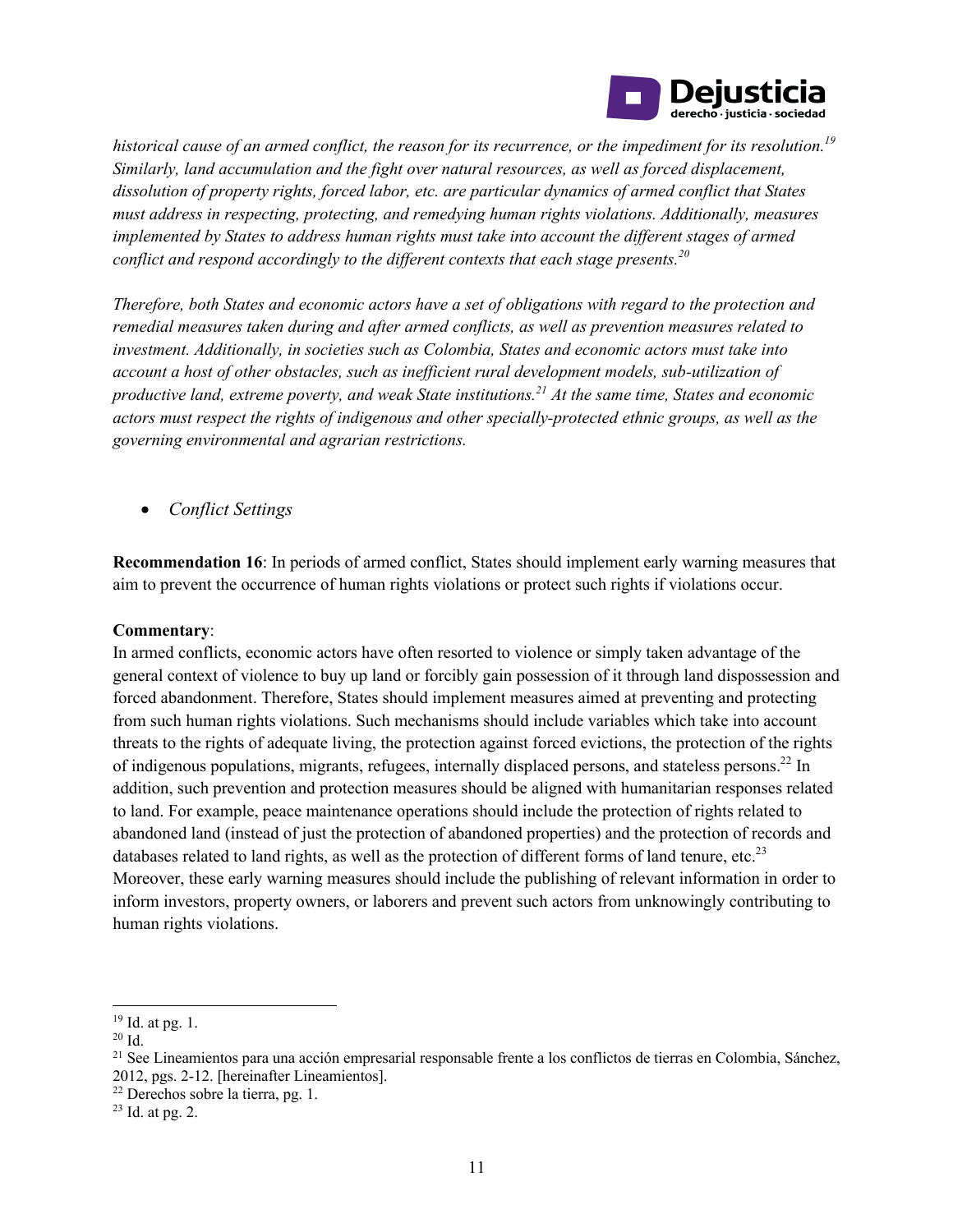

**Recommendation 17**: In periods of armed conflict, States should implement measures to protect the land rights of inhabitants who are forced to abandon their lands. In particular, such measures should include the freezing of transactions in war-affected zones.

#### **Commentary**:

During armed conflict, land owners, and possessors, occupants, and tenants of land are oftentimes forced to flee their properties. In fact, Colombia has one of the highest number of victims or forced displacement in the world, which has reached 7,992,981 at the end of February 2020.<sup>24</sup> In such contexts of massive displacement, economic actors can take advantage of the situation by buying up lands. Such economic actors can also be responsible for the forced displacement in the first place. Therefore, protecting the land rights of the victims of forced displacement is crucial. To face such a widespread concern, Colombia enacted Decree 2007 of 2001, which created the Protection of Land and Patrimony of the Displaced Population Project.<sup>25</sup> Among other things, this decree enables the government to issue declarations of forced displacement or imminent risk of forced displacement in certain zones, which, in turn freezes all transactions with regard to properties in these zones.<sup>26</sup> Such freezing can be lifted on a case-by-case basis. Not only are freezing measures important for a State to prevent and protect the human rights of its inhabitants, but also, such measures can also protect economic actors from investing in these zones, which may later become the subject of land rights disputes.

• *Post-Conflict Settings*

**Recommendation 18**: Especially in contexts in which land has been considered a cause or trigger of armed conflict, States must prioritize land issues and its associated conflicts both in the negotiations and construction of peace agreements.

#### **Commentary**:

In order to transition out of an armed conflict, which in large part was caused by land issues, a State must tackle this complex issue both in the negotiations and construction of peace agreement. Such processes should take into account both political and technical aspects which surround decisions regarding land governance.<sup>27</sup> Additionally, the negotiations and construction of a peace agreement should take a comprehensive and strategic approach to dealing with land issues, by including a focus on structural barriers of land access and use.<sup>28</sup>

<sup>24</sup> See la Unidad para la Atención y Reparación Integral a las Víctimas, Statistics, 2020, https://www.unidadvictimas.gov.co/es/registro-unico-de-victimas-ruv/37394.

<sup>&</sup>lt;sup>25</sup> See Decree 2007 of 2001.<br><sup>26</sup> Id. at Article 1.<br><sup>27</sup> See Derechos sobre la tierra, pg. 3.<br><sup>28</sup> Id.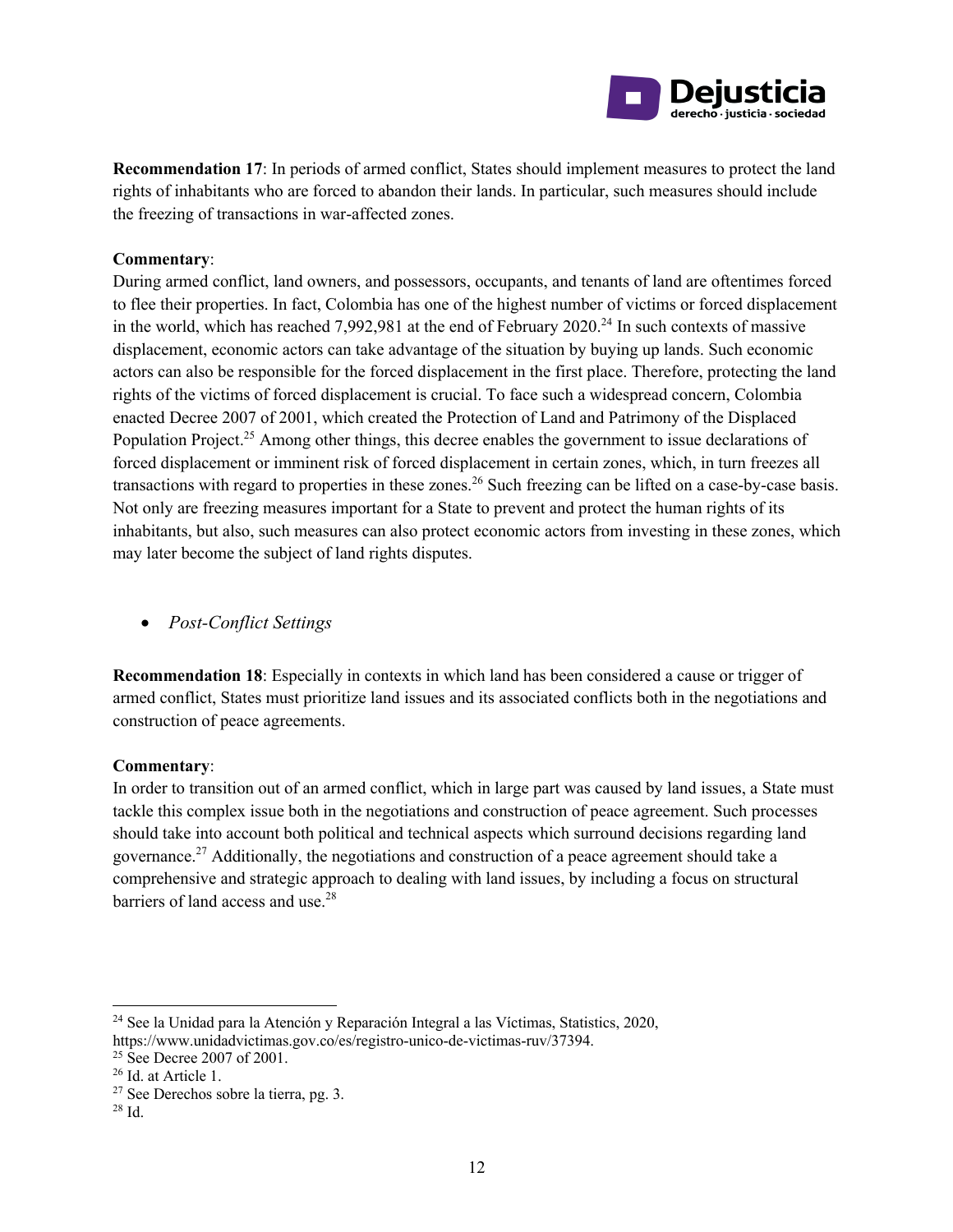

**Recommendation 19**: In land restitution processes, States should design a framework which takes into account the power imbalances and lack of evidence victims of land dispossession and forced abandonment are often faced with.

#### **Commentary**:

In armed conflict, forced displacement, land dispossession, and forced abandonment are common occurrences that often involve the participation of economic actors. As such, States implementing a land restitution process should take into account the particular vulnerabilities of the victims, the lack of available evidence, and the oftentimes powerful economic actors, such as corporations, who oppose such land restitution. In 2011, Colombia enacted Law 1448, the Victims and Land Restitution Law, which, among other things, aims to restore the land rights of victims of land dispossession and forced abandonment as a result of the armed conflict. Law 1448 implements two important legal concepts, the presumption of good faith and the inversion of the burden of proof, which help confront the particular problems victims may face in accessing the land restitution system.29 According to the presumption of good faith, victims that claim land dispossession or forced abandonment will be presumed to be acting in good faith in presenting their claims. In addition, the land restitution process presumes the existence of land dispossession or forced abandonment in a variety of enumerated situations.<sup>30</sup> With regard to the inverted burden of proof, the land restitution process puts the burden of proof on the party opposing the land restitution, requiring them to prove their good faith which is also blameless (*buena fe exenta de culpa*).<sup>31</sup> By including legal concepts such as the presumption of good faith and the inversion of the burden of proof, States can confront material and historical problems of inequality, which have contributed to land dispossession and forced abandonment in armed conflict.<sup>32</sup>

#### • *General Investment Measures*

**Recommendation 20**: In granting licenses and concessions for economic actors to exploit and develop land, States must respect the rights of indigenous and other specially-protected ethnic groups, as well as the land rights of other vulnerable populations. This obligation should be enhanced in periods of armed conflict.

#### **Commentary**:

Economic investment and development concerns are powerful and important State interests, but States must always respect human rights in carrying out such projects. With regard to land inhabited by indigenous and other specially-protected ethnic groups, States must consult with such groups to try to gain free, prior, and informed consent before granting a license or concession (see Recommendation 21).

<sup>&</sup>lt;sup>29</sup> See Law 1448 of 2011, Articles 5, 78, and 88. <sup>30</sup> Id. at Article 77.

 $31$  Id. at Articles 77 and 88.<br> $32$  See La buena fe en la restitución de tierras, Bolívar and Botero, 2017, pg. 96. [hereinafter Buena Fe].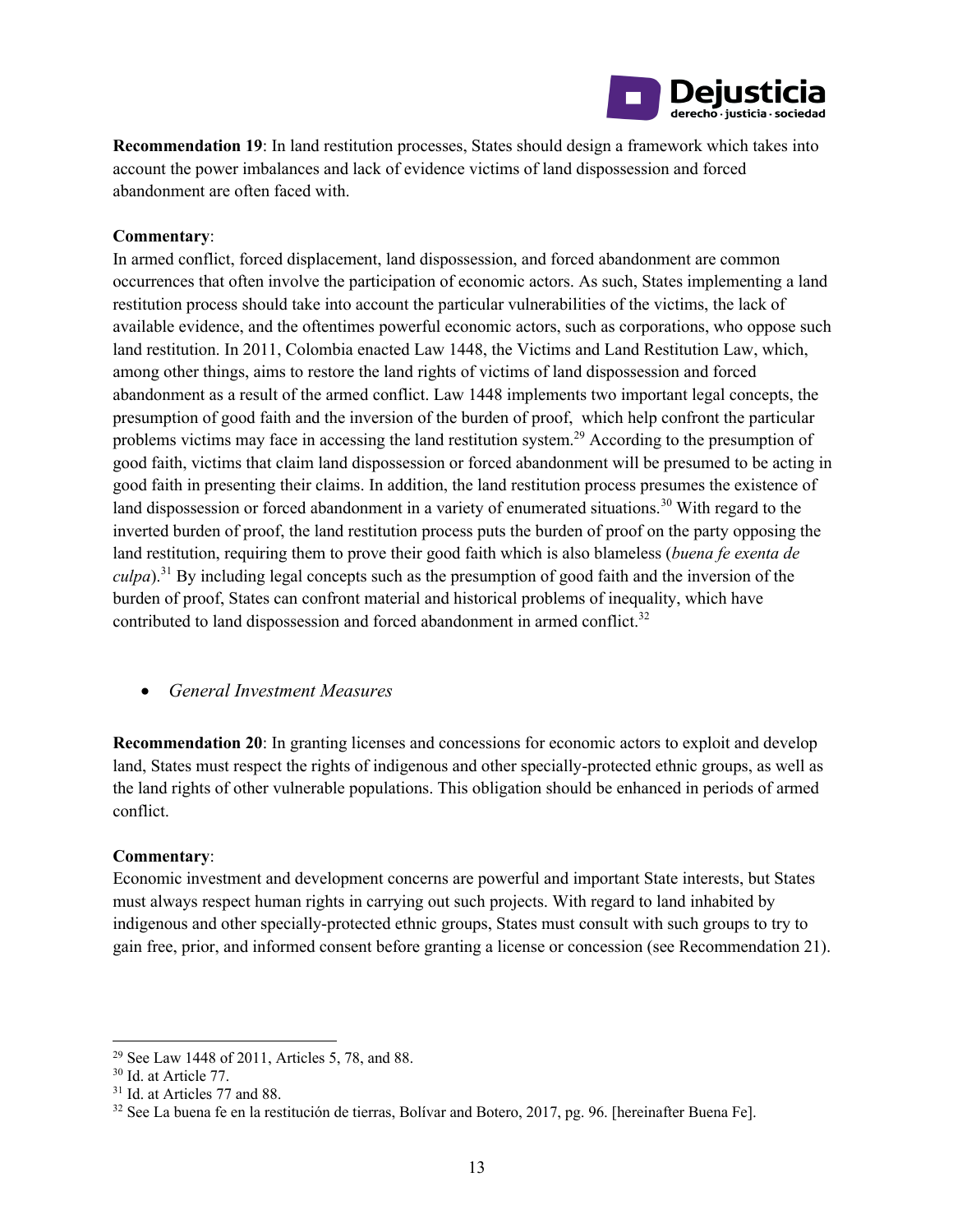

**Recommendation 21**: Before granting any licenses or concessions to economic actors, States must consult with the indigenous and ethnic communities that may be affected, with the objective of gaining the communities' free, prior, and informed consent.

#### **Commentary**:

In countries like Colombia, with large indigenous populations and other specially-protected ethnic groups, States must consult with these populations with the objective of receiving free, prior, and informed consent before starting any project that may affect such population.<sup>33</sup> As such the State should design mechanisms to guarantee these populations' use of land, the protection of natural resources, as well as to guarantee protection and participation for such protected communities when faced with exploitation or expropriation of natural resources, which frequently occurs in armed conflict situations.<sup>34</sup> In this regard, States should also implement effective measures of redress for affected communities to receive a remedy for violations of free, prior, and informed consent. For example, in Colombia's land restitution process, the applicable decree permits specialized land restitution tribunals to order the suspension of projects that were started without the previous consultation of the affected indigenous or other specially-protected ethnic communities.<sup>35</sup>

**Recommendation 22**: States should maintain and update land ownership and land tenure records, as well as systematize a comprehensive land cadastre and make such systems publicly accessible so economic actors can perform an accurate due diligence before investing.

#### **Commentary**:

In order to respect the land rights of other vulnerable populations, States should update and centralize information related to land ownership, occupation, possession, tenancy, and other forms of land tenure. In Colombia, the lack of a comprehensive land cadastre and the lack of accurate information about land titles and rights in the offices of registry and public instruments contributed to the massive land dispossessions and forced abandonments in the Colombian armed conflict. In addition, updating and centralizing such information will help economic actors and other investors perform a rigorous due diligence before purchasing land or initiating development projects.

<sup>&</sup>lt;sup>33</sup> See United Nations Declaration on the Rights of Indigenous Peoples, Article 32(2). <sup>34</sup> See Lineamientos, pg. 24. <sup>35</sup> See Buena Fe, pg. 103.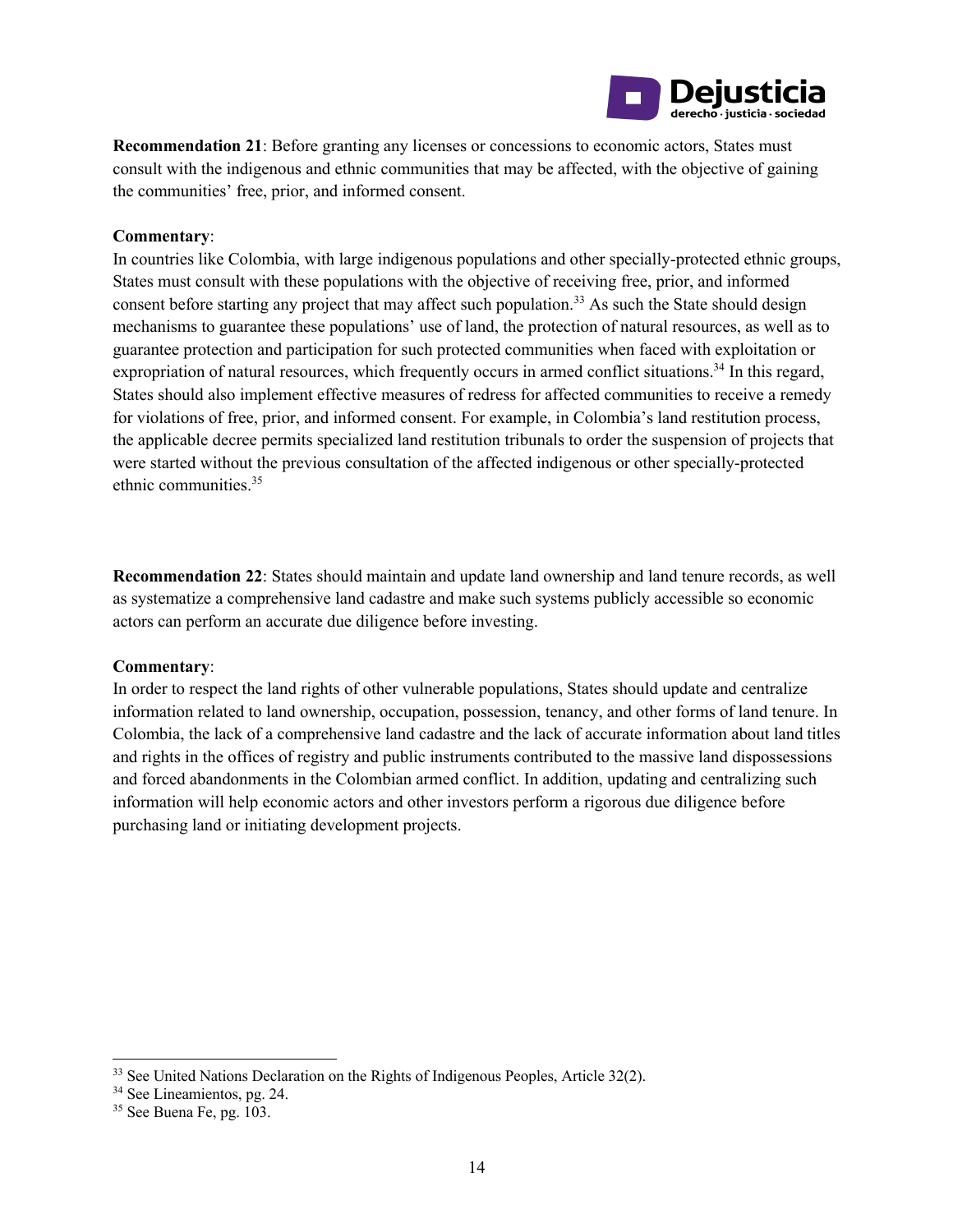

### **II. Recommendations and Best Practices for Economic Actors**

#### *Measures Related to Land Use and Investment*

**Recommendation 23**: In order to respect human rights and comply with the highest standards of corporate responsibility, before investing and developing a project, economic actors should understand the local context in which they plan to carry out business.

#### **Commentary**:

Before investing in a particular country or region, economic actors should learn about the complex dynamics regarding the past and present social, political, and economic conflicts related to property, tenancy, and land use.36 For example, in Colombia, the rural sector has some particular characteristics that must be understood in order to implement an effective corporate responsibility policy: the extreme state of vulnerability of rural populations, the lack of access to basic goods and effective enjoyment of other rights, the unequal distribution of land and its access, and the minimal State presence in the rural areas. To demonstrate their understanding of a particular region, businesses can perform a human rights impact assessment and make such assessment publicly available. By first understanding the local contexts in which they plan to invest, economic actors can respect human rights and more effectively respond to and work with the local populations.

**Recommendation 24**: Economic actors should firmly commit to avoid contributing to existing patterns and structures of violence and inequality, as well as to avoid creating new forms of violence and unjust settings.

#### **Commentary**:

Once economic actors have undertaken efforts to understand the local contexts in which they desire to invest and develop projects, they can exercise corporate responsibility and promote human rights by firmly committing to not contribute to existing problems, nor create new problems. In the case of Colombia, economic actors should be especially careful to avoid taking measures that would further increase the already high levels of unequal concentration of land.<sup>37</sup> Measures which increase land concentration can limit access to the only productive asset rural communities have, and as a result, can contribute to their political exclusion and create conditions for other human rights violations.<sup>38</sup> Even further, economic actors can develop plans to work with vulnerable populations in the region, for example, by offering them employment.<sup>39</sup> It is crucial that any type of employment relationship between

<sup>&</sup>lt;sup>36</sup> See Lineamientos, pg. 2.<br><sup>37</sup> Id. at pg. 4.<br><sup>38</sup> Id. <sup>39</sup> Id. at pg. 15.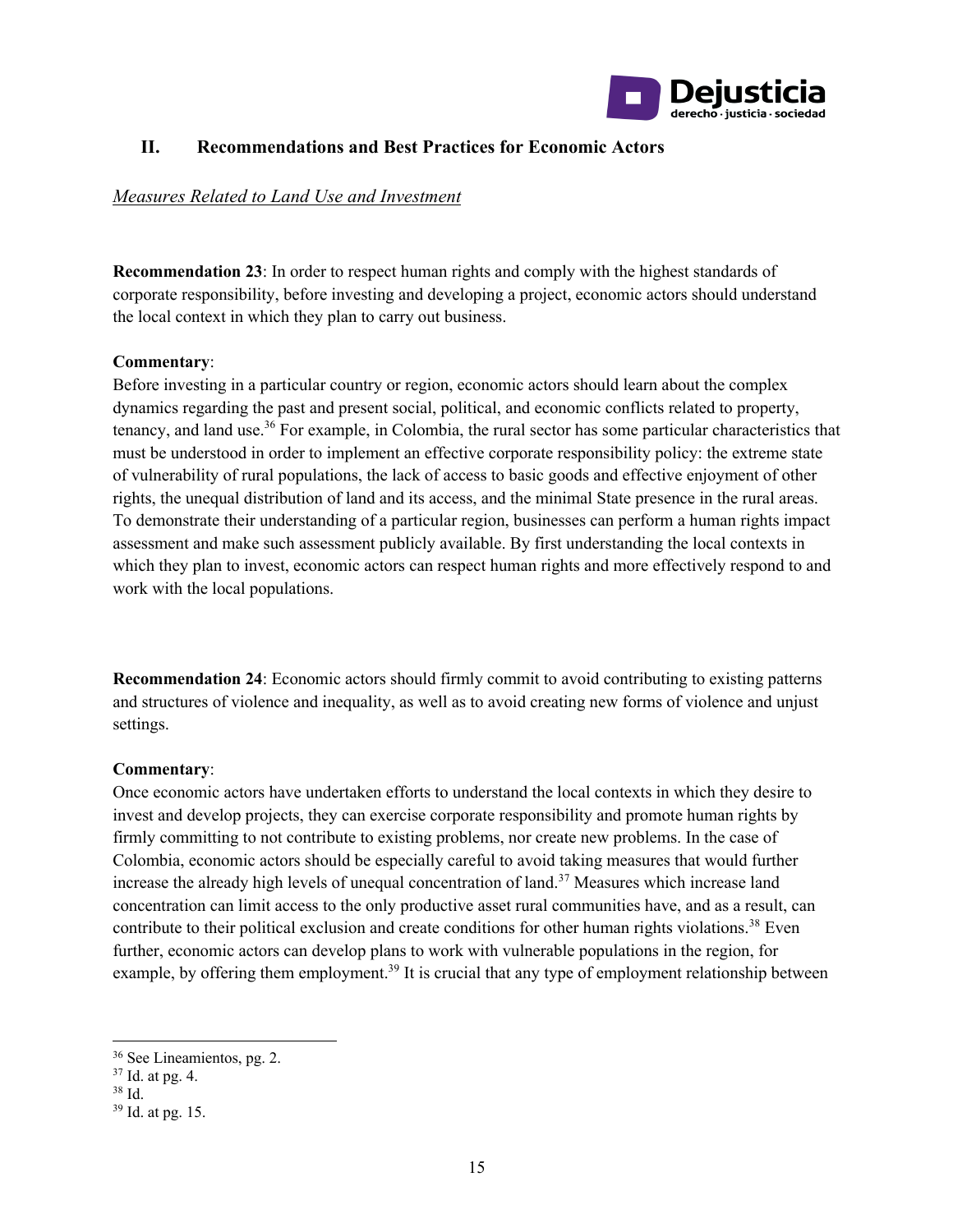

economic actors and inhabitants of the region should respect the highest standards of human rights and aim to combat explicit and implicit power inequalities between the parties.

**Recommendation 25**: In order to respect human rights and comply with the highest standards of corporate responsibility, economic actors should undertake a meticulous study regarding the ownership of the property and other land rights and make this study publicly available before investing in a project.

#### **Commentary**:

Before investing in a project, all economic actors should perform an enhanced due diligence of chain-oftitle records and other publicly available information regarding a particular piece of land. In post-conflict societies, this due diligence should be undertaken in a more rigorous manner, considering the complex dynamics of forced displacement, land dispossession, and forced abandonment that may have taken place in armed conflict. At the same time, poor public records systems, informal titling, and falsified transactions can increase the complexity of such due diligence. However, to respect the human rights of the true owners, occupiers, possessors, and tenants of land, such meticulous studies are necessary.

In Colombia, economic actors hoping to invest have faced significant challenges in performing due diligence with regard to at least three types of properties: 1.) properties that are not attached to any official document of identification, 2.) properties with official records, but containing inconsistent, conflicting, or absent information or errors in geographical boundaries delineated, and 3.) properties with official records, but containing restrictions on sales, transfers, or land use.40 To carry out business in a socially responsible manner and in accordance with the highest human rights standards, economic actors should pressure States to provide an accurate land cadaster (See Recommendation 22), as well as conduct enhanced due diligence aimed at resolving such land title issues.

**Recommendation 26**: Before investing or starting any development project, economic actors must wait for the State to consult with affected indigenous or specially-protected ethnic communities to try to obtain free, prior, and informed consent. In this regard, economic actors should abstain from intervening in the consultation process, as well as avoid engaging with the affected community in any way prior to or during the consultation.

#### **Commentary**:

It is the sole duty of the State to try to obtain free, prior, and informed consent from indigenous or specially-protected ethnic groups before starting a project that may affect them (see Recommendation 21). To ensure the consent is truly free, economic actors must avoid any interactions or engagement with such groups before and during the consultation with the State. By keeping the consultation process free from their influence, economic actors can protect themselves from later judicial action that may arise.

<sup>40</sup> Id. at pgs. 9-12.